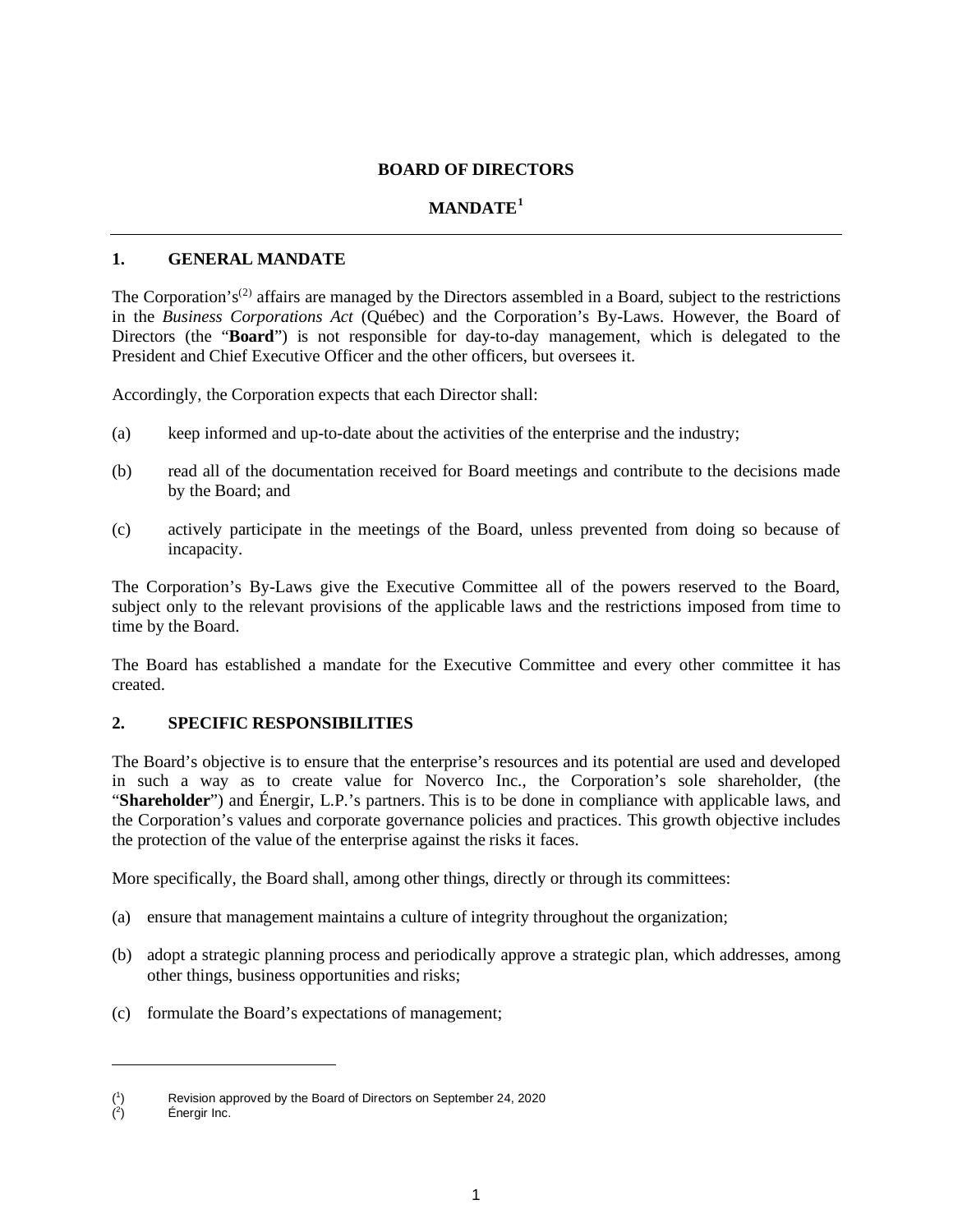- (d) identify and monitor the main risks faced by the enterprise and ensure appropriate measures and systems are implemented for managing such risks;
- (e) plan the succession for senior executives, including hiring, appointments, compensation, evaluation, training and career development;
- (f) define the responsibilities of the senior executives and their authority to bind the Corporation;
- (g) ensure the integrity of the Corporation's internal control and management information systems;
- (h) develop the Corporation's approach to corporate governance, including the preparation of a specific set of principles and guidelines, including for recruiting and renewing directors;
- (i) on the recommendation of the relevant Commitee, adopt and revise any corporate policy it considers appropriate and ensure it is followed;
- (j) establish measures for receiving reactions and comments from holders of the Corporation's and Énergir, L.P.'s securities;
- (k) identify decisions that require the pre-approval of the Board and establish approval and authorization policies for decisions and contracts binding the Corporation;
- (l) on the recommendation of the Human Resources and Corporate Governance Committee and in compliance with the *Policy Regarding Diversity on the Board of Directors*, fill any vacancy in a Board directorship until the next annual meeting of the Shareholder, and review candidates proposed by the Shareholder or the Chairman of the Board if that candidate is to replace a Director who is not related to the Shareholder;
- (m) prepare and adopt a Code of Ethics for the Directors and officers of the Corporation and the employees of Énergir, L.P. and those of its Canadian subsidiaries, ensure it is updated regularly and followed, including monitoring and approval of all exemptions, where applicable;
- (n) periodically evaluate the effectiveness of the Board, its members, its Chairman, its committees and their members and Chairmen and, based on the report of the Human Resources and Corporate Governance Committee, give particular consideration to:
	- (i) the size of the Board;
	- (ii) the competencies and skills the Board as a whole should possess;
	- (iii) the performance of the Board and its members;
	- (iv) the impact of the individual personalities and qualities of each Director on the Board dynamic;
	- (v) the individual competencies and skills of each Director;
	- (vi) the means likely to improve the performance of the Board and each of its members in the future;
	- (vii) the cooperation received from management;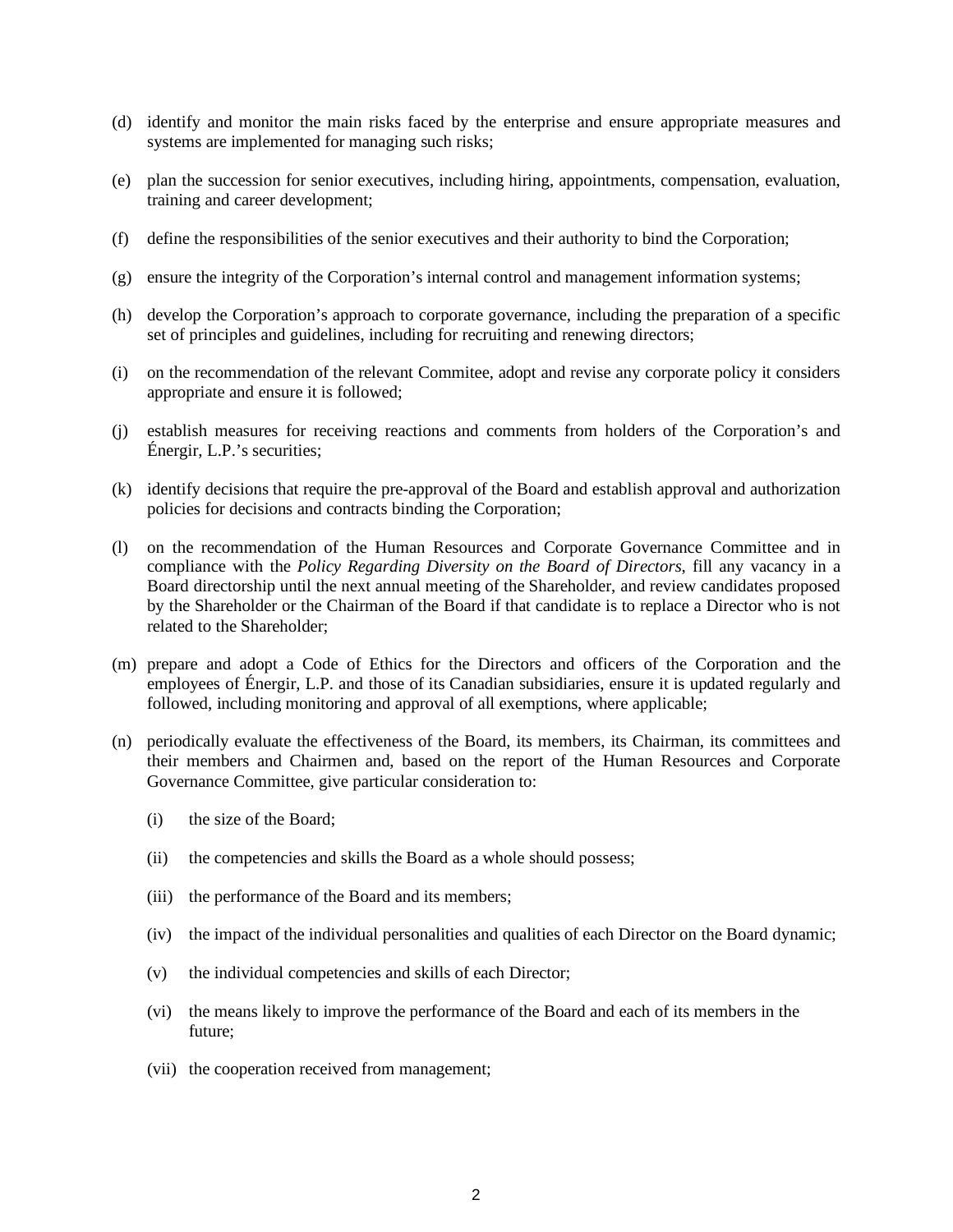- (viii) the mandates and operating mode of the Board and its committees, making any necessary adjustments; and
- (ix) *the Policy Regarding Diversity on the Board of Directors*, including the objectives set forth by the Corporation regarding the representation of women on the Board and management;
- (o) receive the report of the Human Resources and Corporate Governance Committee regarding the representation of women on the Board and management of the Corporation, review and assess this representation and the impacts of steps taken in order to achieve its objectives and, if needed, set forth new measures or ajustments to existent measures;
- (p) prepare a job and function description for the President and Chief Executive Officer, which shall define the responsibilities of management;
- (q) ensure all Directors:
	- (i) receive all relevant information when they are appointed to the Board concerning the role of the Board and its committees as well as the expectations with respect to their individual contribution, which information is contained in the Director's online site; and
	- (ii) understand the nature of the activities of the Corporation and Énergir, L.P.. and how they are managed;
- (r) provide opportunities and means for ongoing education for all Directors so that each of them can develop his/her competencies and skills as a director and have an up-to-date knowledge and understanding of the affairs of the Corporation and Énergir, L.P.;
- (s) create committees of the Board, establish their mandate and appoint their members;
- (t) appoint the Chairman of the Board and the Chairman of each committee of the Board, and approve the amount of their compensation and that of the Directors;
- (u) on a recommendation of the Human Resources and Corporate Governance Committee, establish and approve the compensation policies and programs for management, evaluate the performance of the Chief Executive Officer based on the objectives set, and establish his/her compensation;
- (v) with the assistance of the Audit Committee, ensure compliance with accounting standards, as well as the integrity and adequacy of financial reporting;
- (w) on a recommendation of the Audit Committee, approve the interim and annual financial statements of the Corporation and the annual financial statements of Énergir, L.P.;
- (x) determine the appropriateness of declaring, and declare, where applicable, the payment of dividends to the Shareholder, a reduction of the capital of the Corporation as well as the distribution of Énergir, L.P.s income to the partners;
- (y) on a recommendation from the Audit Committee, recommend the choice of the external auditors to the Shareholder;
- (z) on a recommendation of the Audit Committee, approve the interim and annual Management's Discussion and Analysis and the Annual Information Forms of the Corporation;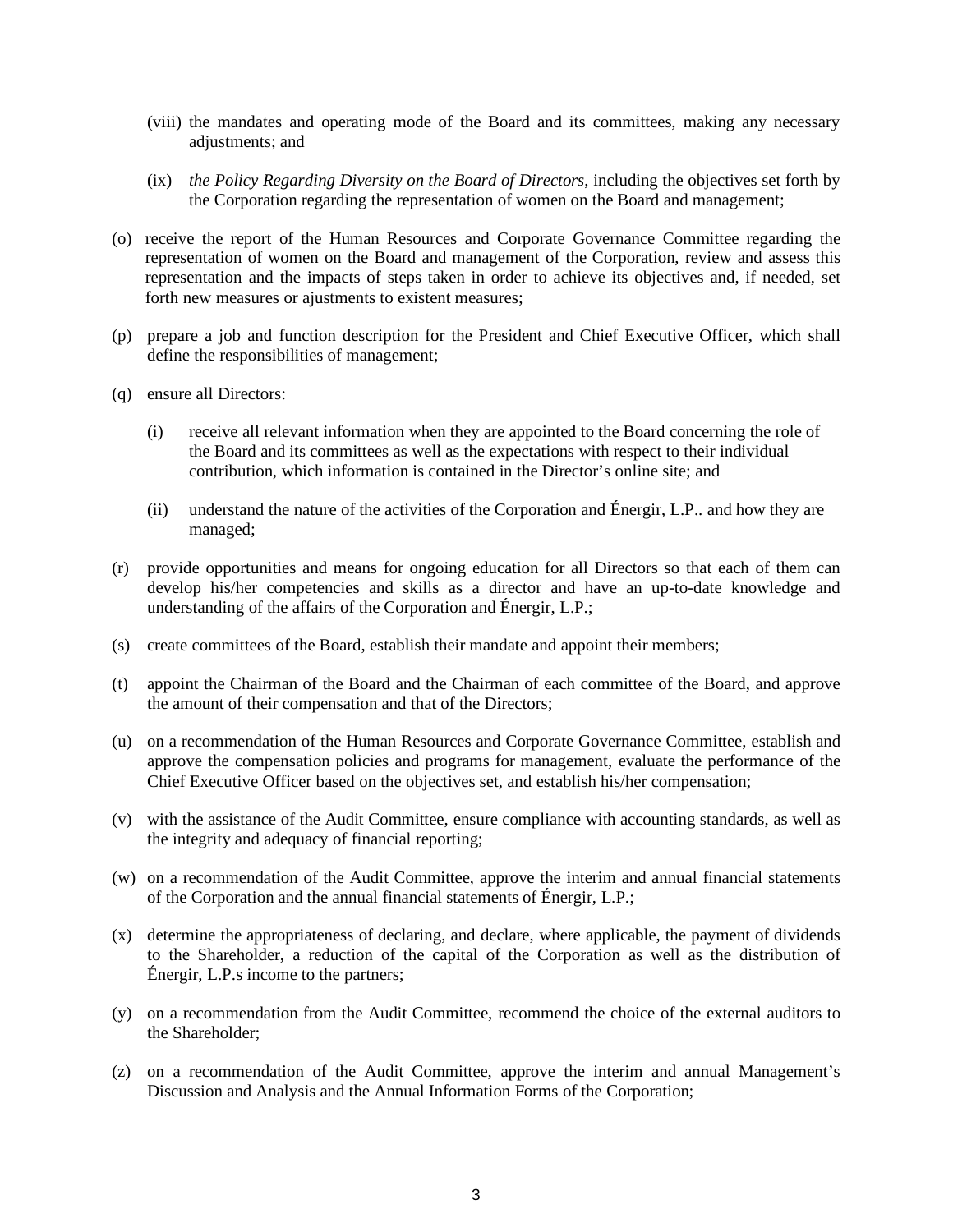- (aa) on a recommendation of the Human Resources and Corporate Governance Committee, approve the Report on Executive Compensation and the governance information to be included in the Corporation's Annual Information Forms ;
- (bb) approve the charters, by-laws and administrative resolutions as well as any amendments to these documents;
- (cc) approve important regulatory matters;
- (dd) approve operating and capital budgets of the Corporation and Énergir, L.P.;
- (ee) approve and monitor important budgets and projects of the Corporation, Énergir, L.P. or a subsidiary, for a major (in terms of dollars or strategic nature) acquisition or investment;
- (ff) approve the acquisition or sale of major assets and any other important transaction involving the Corporation, its share capital, its property, its rights or its obligations;
- (gg) approve any major reorganization or downsizing;
- (hh) approve the issue, purchase or redemption of the securities of the Corporation and Énergir, L.P. and approve the related reporting process;
- (ii) approve the form and content of the certificates evidencing the securities of the Corporation and Énergir, L.P; and
- (jj) on a recommendation of the Occupational Health and Safety and Environment Committee, approve the Environmental Policy of Énergir, L.P. and the Report on climate change published by the Corporation.

#### **3. OTHER RESPONSIBILITIES**

The Board shall periodically:

- (a) review and revise its mandate; and
- (b) prepare an annual work plan that it may revise during the year if necessary.

#### **4. FUNCTIONING**

To effectively discharge its responsibilities, the Board shall meet periodically (at least one meeting per quarter), i.e. normally five to six times a year, and the Board's committees shall meet as necessary between those meetings. It shall decide on the frequency and location of the regular meetings of the Board and the committees by adopting a timetable for regular meetings as proposed by the Corporate Secretary and modified as required during the fiscal year.

To assist it in discharging its responsibilities, the Board has formed the following standing committees – Executive Committee, Audit Committee, Human Resources and Corporate Governance Committee, Pension Fund Committee and Occupational Health and Safety and Environment Committee. In addition, the Board has delegated day-to-day administration to management through specific responsibilities assigned to the President and Chief Executive Officer.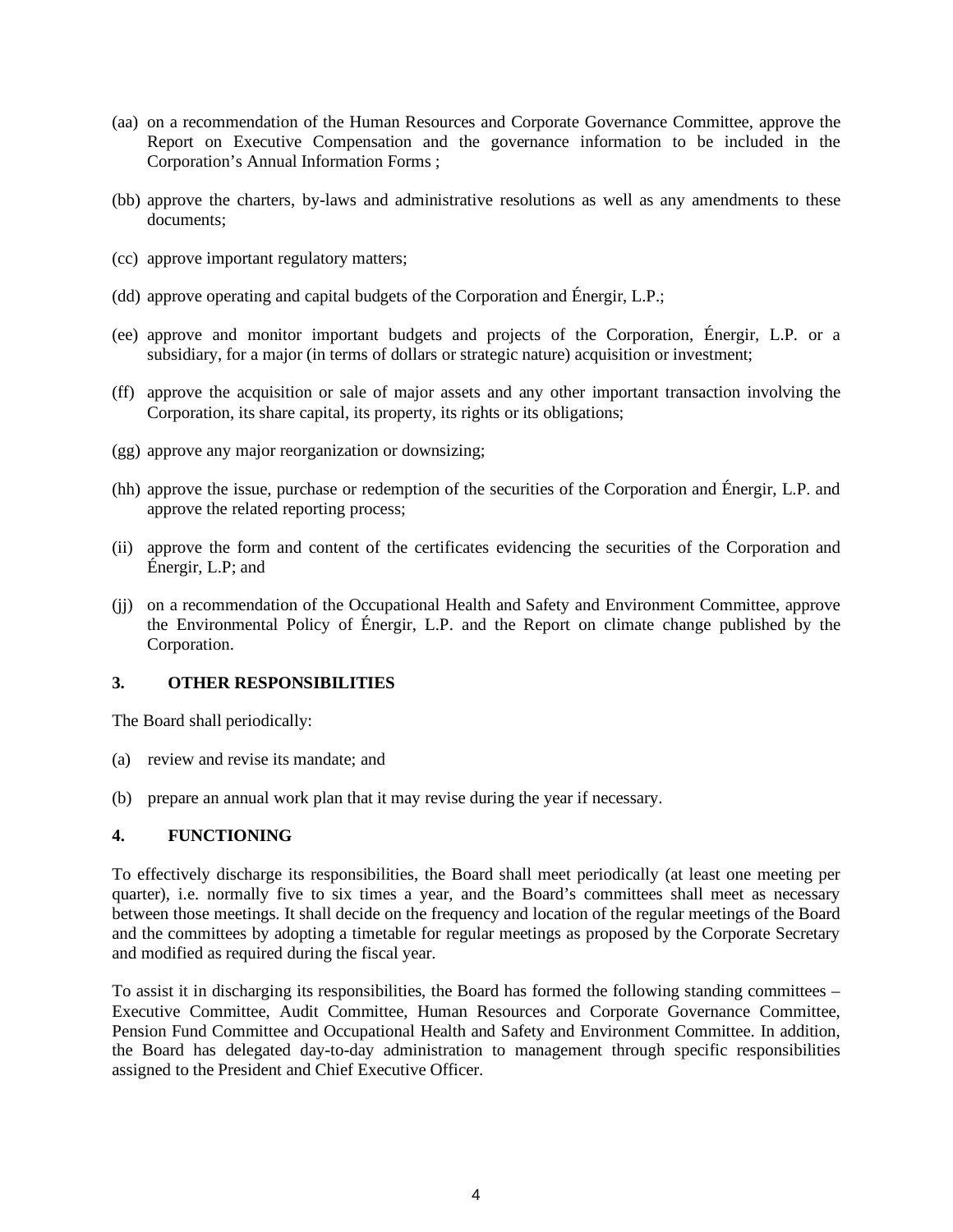Furthermore, in the performance of its mandate, the Board can retain the services of external advisors at Énergir, L.P.'s expense.

# **5. CHAIRMAN OF THE BOARD**

The Directors, following the Shareholder's meeting which appointed them, shall elect a Chairman from amongst their ranks. The Canadian Securities Administrators' *Policy Statement 58-201 to Corporate Governance Guidelines* provides guidance that, while not prescriptive, is for consideration by reporting issuers in developing their own governance practices. The guidelines suggest the Chairman of the board should be an independent director. Where this is not appropriate, the guidelines suggest an independent director should be appointed to act as "lead director". If the board does not have an independent Chairman or lead director, Form 58-101F1 of *Regulation 58-101 Respecting Disclosure of Corporate Governance Practices* of the Canadian Securities Administrators requires that the Annual Information Form describe what the board does to provide leadership for its independent directors.

The Chairman of the Board shall be responsible in particular for managing the affairs of the Board and monitoring its effectiveness, setting the agenda for Board meetings and relations with the Corporate Secretary with respect to the affairs of the Board and its Committees. He/she shall also ensure that any important strategic matters or issues are communicated to the Board for approval and that the Board receives the information, reports, documents and opinions required so that the members of the Board can fulfil their role. He/she shall ensure the decisions made by the Board are implemented. The Chairman of the Board shall ensure all interested parties are informed about the Board's policies with respect to compliance with the by-laws and the *Code of Ethics* of the Corporation. He/she shall also make himself/herself available to advise the President and Chief Executive Officer.

Specific responsibilities of the Chairman of the Board shall be:

- (a) to ensure harmonious relations between the Shareholder, the Board and management;
- (b) to inform the Shareholder of the recommendations for new Directors based on the report of the Human Resources and Corporate Governance Committee;
- (c) to propose the composition of the Board Committees to the Human Resources and Corporate Governance Committee;
- (d) to be a member of and chair the Executive Committee. He/she is a member of the Human Resources and Corporate Governance Committee;
- (e) at his/her discretion, to sit on other Board committees;
- (f) to inform management about his/her evaluation of the information provided to the Directors; and
- (g) to ensure, with the Human Resources and Corporate Governance Committee, that the best corporate governance practices are followed.

## **6. COMMITTEE CHAIRMEN**

Each committee Chairman shall ensure that the committee fulfills its mandate and shall, in collaboration with the Corporate Secretary:

(a) ensure that the affairs of the committee are properly managed and monitor its effectiveness;